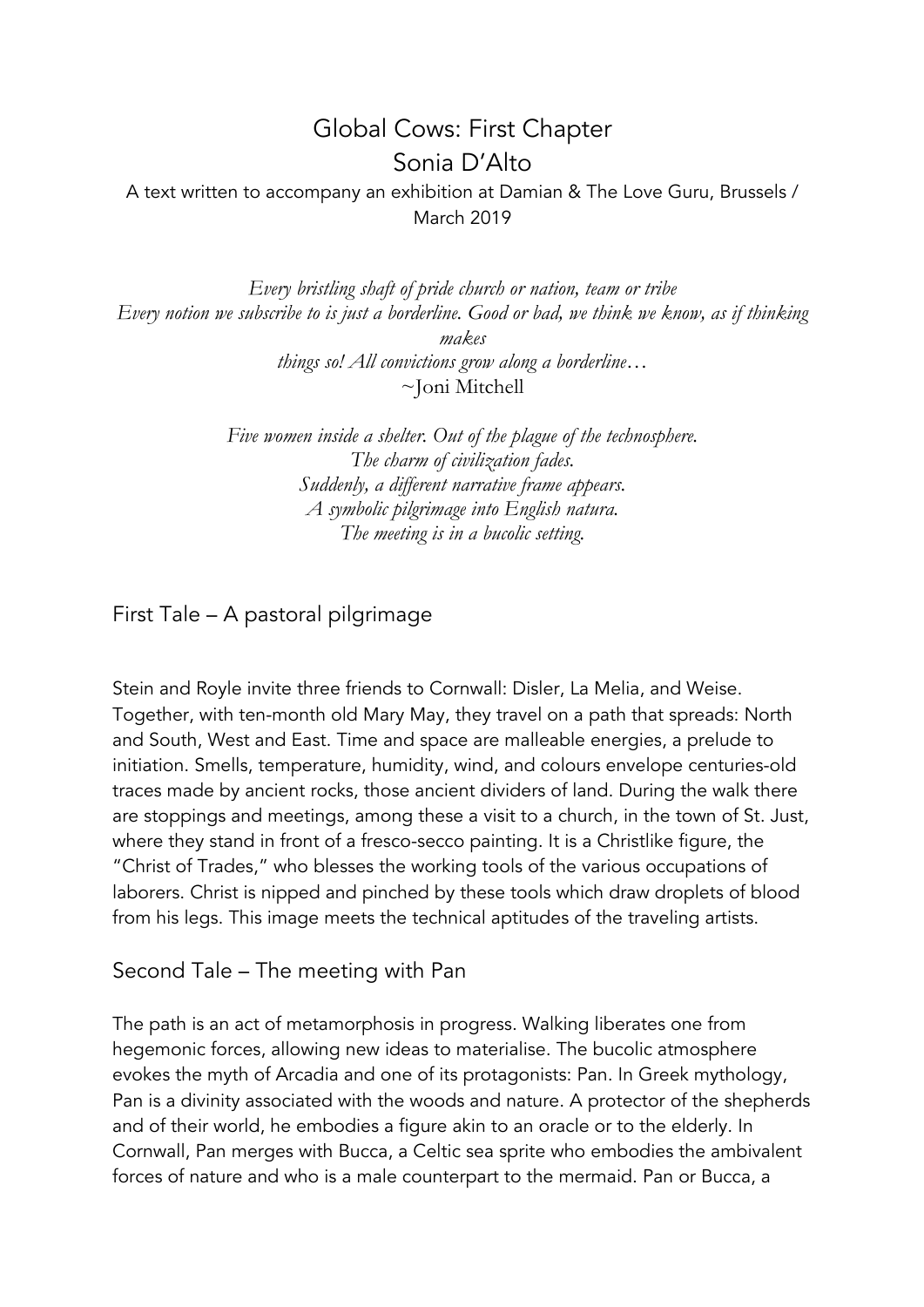cosmopolitan shepherd, leads the artists on a geographical pilgrimage and symbolic inner journey. The cosmopolitan shepherds follow fields, stones and cliff dwelling cows. Rurality becomes a Panhumanistic resource.

#### Third Tale- Collaboration: Global Cows

The desire to make time for contact with nature carries the artists into an erotic and thoughtful future, one of collaboration and unity with narrative and painting. From this collaboration, the idea of Global Cows is born—the cow refers to fertility and abundance in Hindu religion; the myth of Europa; as a symbol of Swiss folk imagery; one of cultural foundation (and breeding); and lastly, an ever-pressing symbol of slaughterhouses, and the environmental problems we ignore. Emerging from the intersecting and overlapping cultural symbolism that results from varying human relationships to the cow, the idea of sharing emerges: "creating a new culture is not just a matter of individuals making "original" discoveries but also, and above all, of disseminating already discovered truths"1. It is a starting point for the five artists, exploring a mulch of ideas that reacts against the walling of place.

### Fourth Tale- Poetry and Painting

In continuity with the life forms of the present and the past, and with an idyllic materiality, the artists create a long mural with the technique of fresco-secco. It is a free painting in space, in the spirit of prehistoric wall painting—where the subjects were, not by chance, often cows. The cows also become the transposition of the artists into the landscape. On display are their pre-liminary drawings, which joyfully show the poet as a medium between the symbolic nature and its historical context, in the tradition of bucolic poetry. Against extreme human selfishness with which the fate of this planet is governed, a joyful cosmic and cosmological image is populated by the same animal, with different meanings gathered under the same udder sun. The materials used in the drawings is partly "pastoral", using oak gall ink. During their walk, the artists found this miracle of nature: a ball created between wasp larvae and the bark of an oak tree.

#### Fifth Tale – Barbed wire brambles

Cows graze quietly among the oaks. They chew and live in the oblivion of these days. Illegally, they cross through the gates that man will construct. "Where we will put the gate as a border, the animal will cross it – as the 'only real outlaw' – illegally. After all, to tell the truth, the only way to make sense is if one is not allowed to enter it. The animal will find its escape route precisely where there will be apparently no escape. And, potentially, on this route, it will find something else. So, nevertheless, freedom?"2